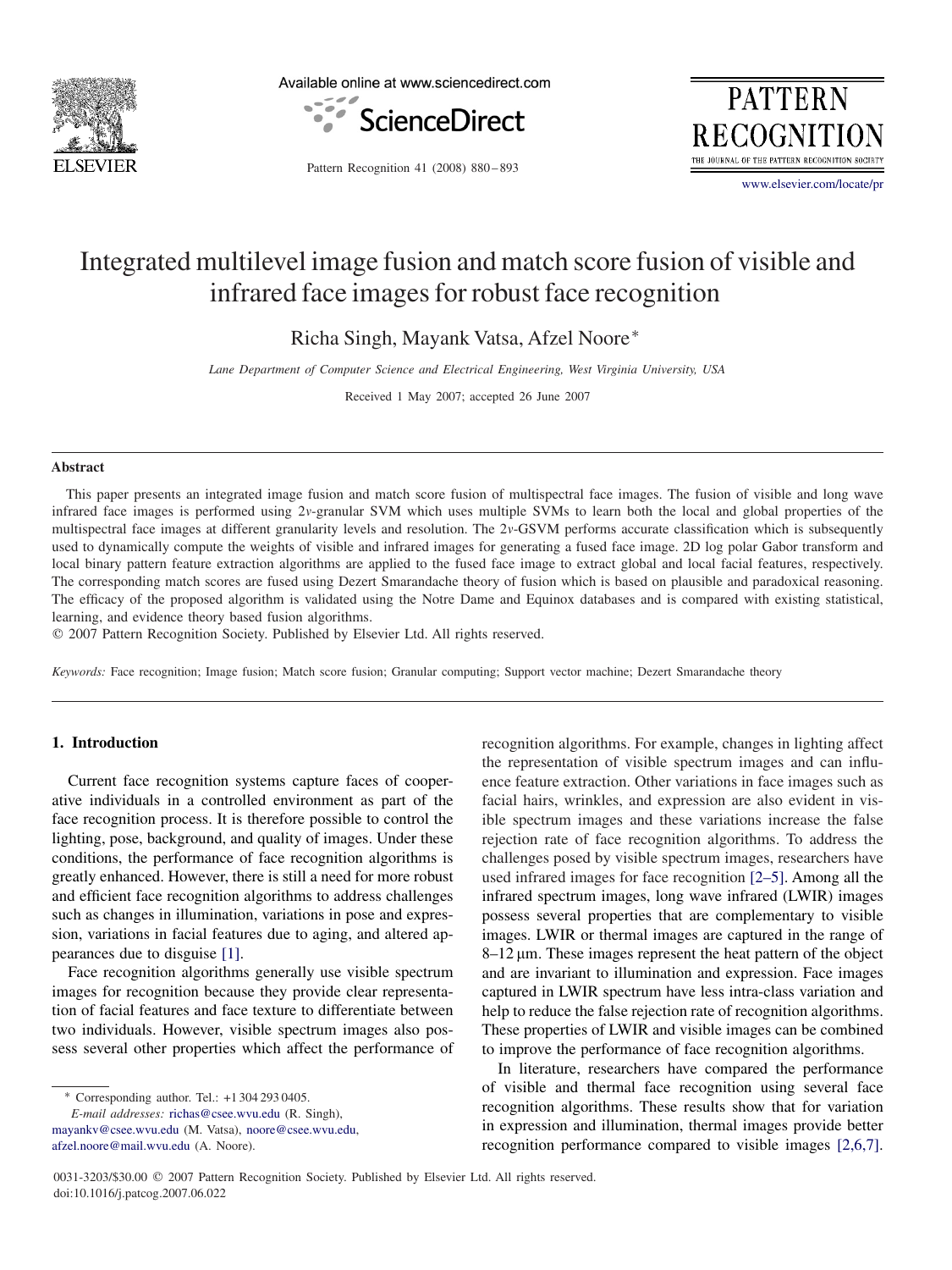Further, several fusion algorithms have been proposed to fuse the information extracted from visible and LWIR face images at image level [8–11], feature level [10–12], match score level [12], and decision level [12]. Information fusion of multispectral images provides better performance compared to either visible or infrared spectrum images. However, research in multispectral information fusion is relatively new and intelligent techniques such as granular computing, support vector machine (SVM), and theory of evidence are not explored. These intelligent techniques can enhance the recognition performance by providing better generalization capabilities to handle imprecise information.

In this paper, we propose algorithms to fuse LWIR and visible face images at image level and match score level. We first propose the formulation of  $2v$ -granular SVM ( $2v$ -GSVM) for pattern classification which is used in the proposed image fusion algorithm. The proposed image fusion algorithm learns the properties of the multispectral face images at different resolution and granularity levels to determine optimal information and combines them to generate a fused image. We then apply 2D log polar Gabor [13] and local binary pattern [14] face recognition algorithms to extract global and local features from the fused image. The match scores obtained by matching these features are fused using the proposed Dezert Smarandache (DSm) fusion algorithm [15,16]. The proposed DSm match score fusion algorithm is based on evidence theory which performs fusion depending on the evidence and belief of the match scores. On the Notre Dame [17,18] and Equinox [19] face databases, this integrated hierarchical scheme yields verification accuracy of more than 99.5%.

We have organized the proposed algorithms in four sections. Section 2 describes the proposed formulation of  $2v$ -GSVM. In Section 3, we describe the proposed visible and infrared face image fusion algorithm which dynamically and locally computes the weights using  $2v$ -GSVM to generate the fused face image. We then describe the overview of DSm theory and the proposed DSm match score fusion algorithm in Section 4. Finally in Section 5, we combine the two levels of fusion to present the integrated multilevel image fusion and match score fusion algorithm. Section 6 describes the databases and existing algorithms used for validation of the proposed algorithms. The experimental results are summarized in Section 7.

## **2. 2**-**-granular support vector machine**

SVM is widely used in classification problems because it is designed to circumvent the overfitting problem [20–22] and is generalized to optimally perform classification on new training data. In literature, different variants of SVM have been proposed such as SVM, v-SVM, and dual v-SVM (2v-SVM). These variants are designed to improve the classification accuracy and address other challenges such as reduction in time complexity and classification with disparate number of training samples per class. In our previous research [12], we used 2v-SVM for feature fusion, match score fusion, and expert fusion. We observed that  $2v$ -SVM provides better classification accuracy compared to classical SVM and is computationally more efficient. Recently, Tang et al. [23–26] applied the concept of granular computing [27–30] to SVM and proposed GSVM which is more adaptive to the data distribution in comparison to SVM. Tang et al. have also shown that for several classification applications, GSVM outperforms SVM both in terms of classification accuracy and computational time. In this paper, we extend the formulation to  $2\nu$ -GSVM which embodies the properties of both GSVM and 2v-SVM. We first describe the formulation of 2v-SVM [22] followed by the granular modeling of 2v-SVM.

Let  $\{x_i, y_i\}$  be a set of *N* data vectors with  $x_i \in \mathbb{R}^d$ ,  $y_i \in$  $(+1, -1)$ , and  $i = 1, \ldots, N$ . **x**<sub>i</sub> is the *i*th data vector that belongs to the binary class  $y_i$ . According to Chew et al. [22] the objective of training 2v-SVM is to find the hyperplane that separates two classes with the widest margins, i.e.,

$$
\mathbf{w}\boldsymbol{\varphi}(\mathbf{x}) + b = 0,\tag{1}
$$

subject to

$$
y_i(\mathbf{w}\boldsymbol{\varphi}(\mathbf{x}_i) + b) \geqslant (\rho - \psi_i), \quad \rho, \psi_i \geqslant 0 \tag{2}
$$

to minimize,

$$
\frac{1}{2} \|\mathbf{w}\|^2 - \sum_i C_i (\nu \rho - \psi_i),\tag{3}
$$

where  $\rho$  is the position of the margin and  $\nu$  is the error parameter.  $\varphi(x)$  is the mapping function used to map the data space to the feature space and provide generalization for the decision function that may not be a linear function of the training data.  $C_i(v\rho - \psi_i)$  is the cost of errors, **w** is the normal vector, *b* is the bias, and  $\psi_i$  is the slack variable for classification errors. Slack variables are introduced to handle classes which cannot be separated by a hyperplane. Let  $v_+$  and  $v_-$  be the error parameters for training the positive and negative classes, respectively. Using these, the error parameter,  $v$ , is calculated as

$$
v = \frac{2v_+v_-}{v_+ + v_-}, \quad 0 < v_+ < 1 \text{ and } 0 < v_- < 1.
$$
 (4)

Error penalty  $C_i$  is defined as

$$
C_i = \begin{cases} C_+ & \text{if } y_i = +1, \\ C_- & \text{if } y_i = -1, \end{cases}
$$
 (5)

where

$$
C_{+} = \left[ n_{+} \left( 1 + \frac{v_{+}}{v_{-}} \right) \right]^{-1},\tag{6}
$$

$$
C_{-} = \left[ n - \left( 1 + \frac{v_{-}}{v_{+}} \right) \right]^{-1} \tag{7}
$$

and  $n_+$  and  $n_-\$  are the number of training points for the positive and negative classes, respectively. Further, the Wolfe dual formulation of 2v-SVM can be written as

$$
L = \sum_{i} \alpha_i - \left[ \frac{1}{2} \sum_{i,j} \alpha_i \alpha_j y_i y_j K(x_i, x_j) \right],
$$
 (8)

where  $i, j \in 1, \ldots, N, \alpha_i, \alpha_j$  are the Lagrange multipliers and  $K(\cdot)$  is the kernel function. Finally, iterative decomposition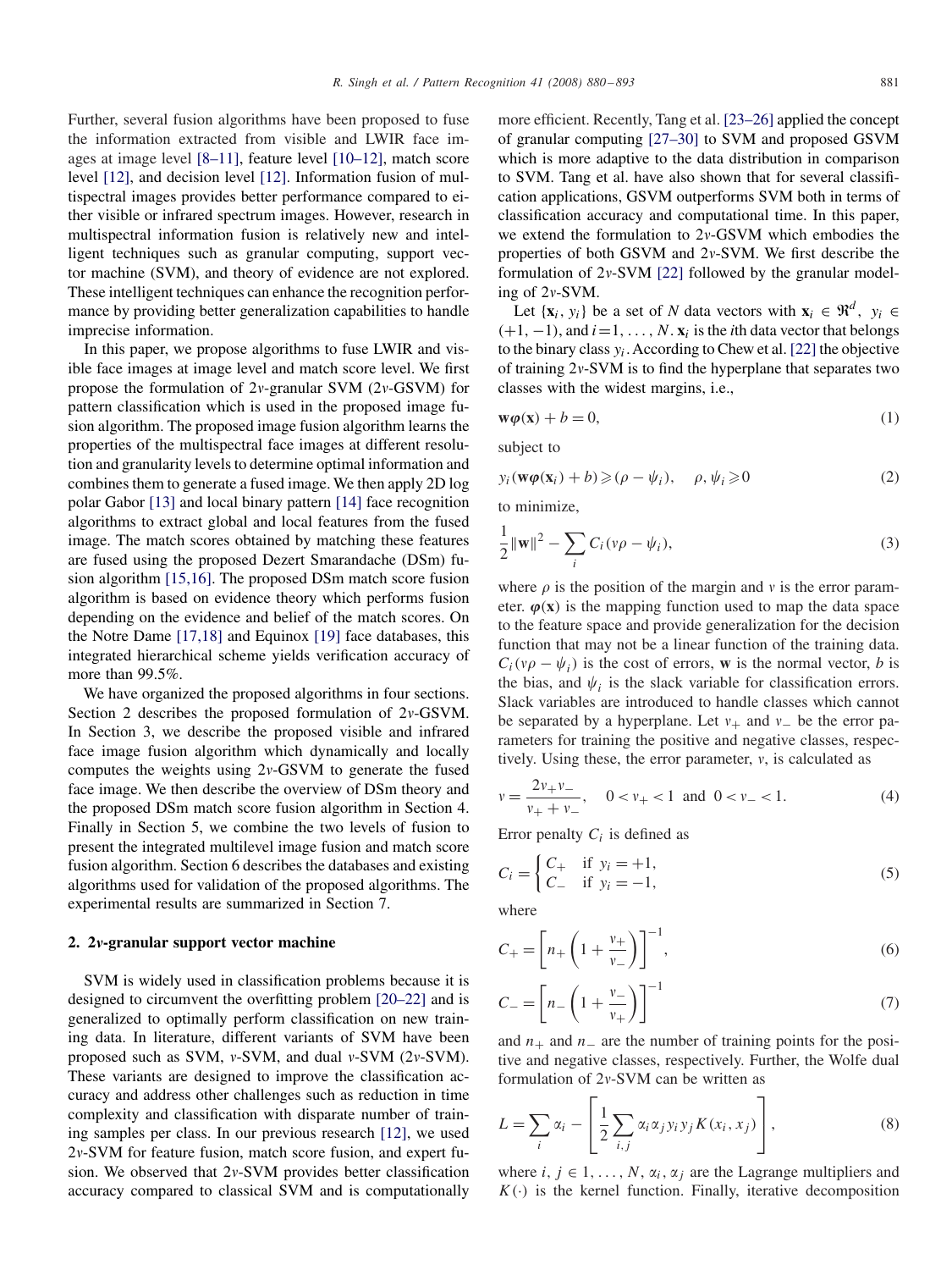training based optimization algorithm [22] is used to train the  $2v$ -GSVM.

In this paper, we extend the formulation of  $2v-SVM$  by using the granular computing approach similar to Ref. [25]. Granular computing is a knowledge-oriented divide and conquer approach to problem solving Refs. [27–30]. In granular computing, information is divided into subproblems called granules and these subproblems are solved individually at different granularity levels. Using this concept, 2v-GSVM is formulated as follows.

Let the complete feature space be divided into *k* subspaces with one 2v-SVM operating on each subspace. The *i*th 2v-SVM is represented by  $2vSWM_i$ , where  $i = 1, 2, ..., k$ . From each of the subspace, we obtain the corresponding  $L_i$  using Eq. (8). We then compute the compound margin width *W* by using all the  $L_i$  values:

$$
W = \left| \sum_{i=1}^{k} \frac{t_i}{t} (2vSWM_i \div L_i) - L_0 \right|,
$$
\n(9)

where  $t_i$  is the number of training data in the *i*th subspace and  $t = \sum_{i=1}^{k} t_i$ . 2vSVM<sub>i</sub>  $\Rightarrow$  L<sub>i</sub> represents the SVM operating on the *i*th subspace.  $2v$ -SVM learning yields  $L_i$  at local level, and  $L_0$  is obtained by learning another  $2v$ -SVM on the complete feature space at global level. This equation provides the margin width associated to a hyperplane. There are different methods to divide the feature space and hence different hyperplanes associated with each of the granule generation method can be obtained. We compute the classification accuracy of all the hyperplanes on the training data and then select the hyperplane that optimally classifies the training data. In contrast to a single SVM that deals with large parameter space and results in large training time, 2v-GSVM uses multiple SVMs to learn both the local and global properties of the training data at different granularity levels. This 2v-GSVM is then used for fusing multispectral face images.

## 3. Multispectral face image fusion using  $2v$ -GSVM

In multispectral face recognition, visible images provide the reflectance property and LWIR images provide the thermal property. In  $2v$ -GSVM based image fusion, we combine these properties to generate a fused image which possess both the properties and can be used to improve the recognition performance. Although there are several multispectral face image fusion algorithms in literature, they have some limitations which affect the face recognition performance. Genetic algorithm based fusion proposed by Bebis et al. [31] suffers from making a good choice of fitness function. Fusion algorithm proposed by Kong et al. [4] suffers from the empirical constant weights which are assigned to the wavelet coefficients of visible and LWIR images. In real world applications, weights should be dynamically and locally assigned for optimal multispectral information fusion. In this section, we propose the multispectral face image fusion algorithm which dynamically and locally computes the weights for fusion using  $2v$ -GSVM. Fig. 1 illustrates the steps involved in the proposed image

fusion algorithm. The algorithm is divided into two steps: image registration and image fusion.

### *3.1. Mutual information based multispectral face image fusion*

Visible and infrared images captured at different time instances can have variations due to camera angle, expression, and geometric deformations. To optimally fuse two multispectral images, we first need to minimize the linear and non-linear differences between the two images. In this section, we propose the use of mutual information based registration algorithm for registering visible and thermal face images. Mutual information is a concept from information theory in which statistical dependence is measured between two random variables. Researchers in medical imaging have used mutual information based registration algorithms to effectively fuse images from different modalities such as CT and MRI [32,33]. Registration of multispectral face images is described as follows.

Let *V* and *I* be the input visible and infrared face images for registration. Mutual information between the two face images can be represented as

$$
M(V, I) = H(V) + H(I) - H(V, I),
$$
\n(10)

 $H(\cdot)$  is the entropy of the image and  $H(V, I)$  is the joint entropy. Registering *V* with respect to *I* requires maximization of mutual information between *I* and *V*, thus maximizing the entropy  $H(V)$  and  $H(I)$ , and minimizing the joint entropy  $H(V, I)$ . Mutual information based registration algorithms are sensitive to changes that occur in the distributions as a result of difference in overlap regions. To address this issue, Studholme et al. [34] proposed normalized mutual information which can be represented as

$$
NM(V, I) = \frac{H(V) + H(I)}{H(V, I)}.
$$
\n(11)

The registration is performed on a transformation space, *T*, such that

$$
T = \begin{bmatrix} a & b & 0 \\ c & d & 0 \\ e & f & 1 \end{bmatrix},\tag{12}
$$

where  $a, b, c, d$  are the shear, scale, and rotation parameters, and  $e$ ,  $f$  are the translation parameters. Using the normalized mutual information, we define a search strategy to find the transformation parameters,  $T^*$ , by exploring the search space, *T*:

$$
T^* = \arg \max_{\{I\}} \{NM(I, T(V))\}.
$$
 (13)

Multispectral face images *V* and *I* are thus registered using the transformation parameters  $T^*$ . This registration algorithm is linear in nature. To accommodate the non-linear variation in face images, we apply multiresolution image pyramid scheme in which we first build Gaussian pyramid of both visible and thermal face images. Registration parameters are estimated at the coarsest level and used to warp the face image in the next level of the pyramid. The process is iteratively repeated through each level of the pyramid and a final transformed visible face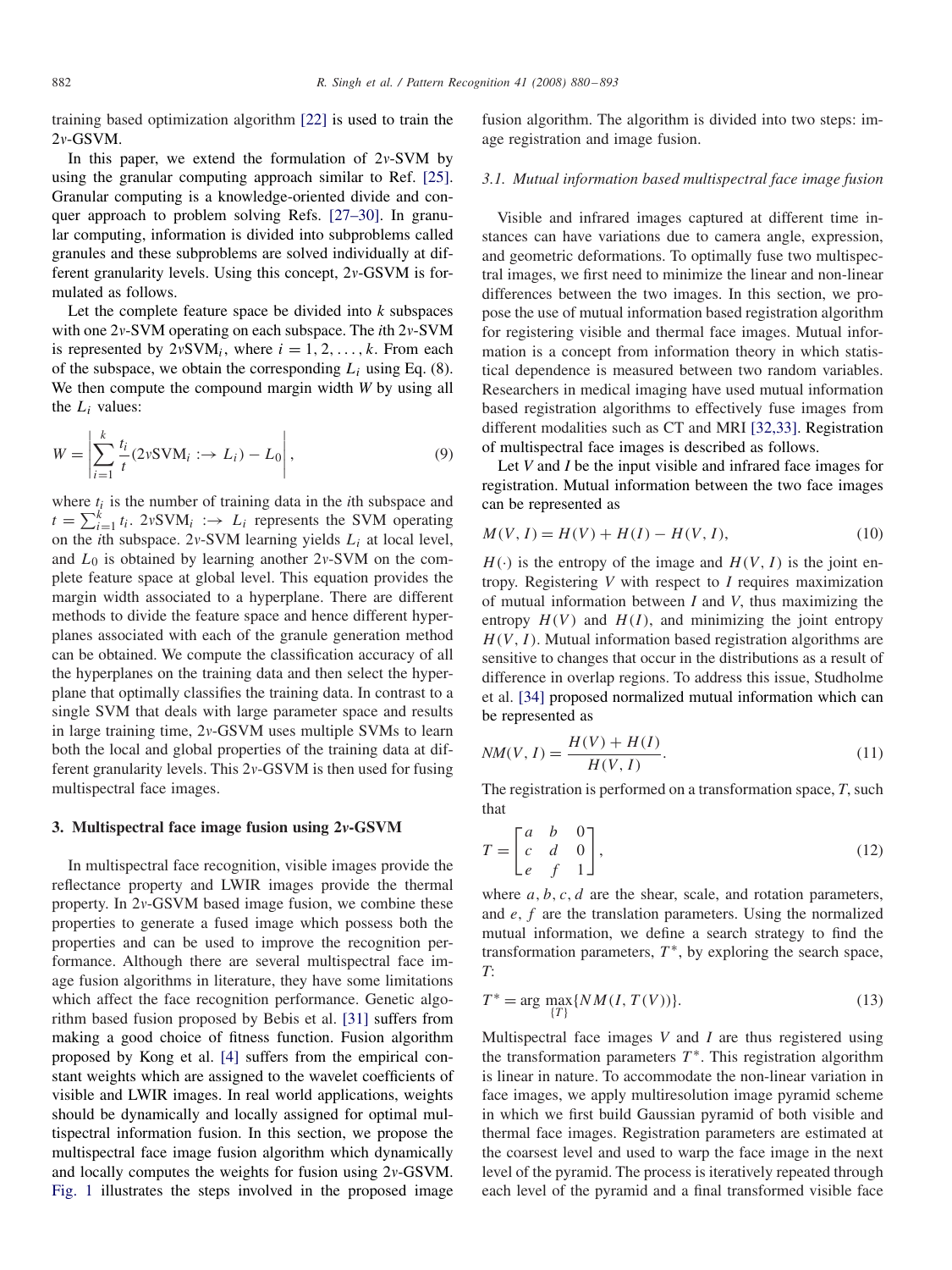

Fig. 1. Schematic diagram of the proposed 2v-GSVM image fusion algorithm.



Fig. 2. Example of visible and infrared image registration on the Notre Dame face database [18]. Visible image is registered with respect to the LWIR image. Size of detected visible face image is  $855 \times 1024$  and infrared face image is  $115 \times 156$ .

image is obtained at the finest pyramid level. In this manner, we handle the large global variations at the coarsest resolution level and local non-linear variations at the finest resolution level. Fig. 2 shows examples of the registration algorithm in which visible face image is registered with respect to LWIR face image.

#### 3.2. Proposed 2v-GSVM image fusion algorithm

In the proposed face image fusion algorithm, registered visible and infrared face images are fused using  $2v$ -GSVM and discrete wavelet transform (DWT) [35]. The fusion algorithm uses the activity level, *a*, of face images which is defined as

where *V* is the visible face image, and *X* and *Y* are the rows and columns of the face image, respectively. The proposed fusion algorithm is divided into two parts: (1) training and (2) classification and fusion.

Training 2v-GSVM: We learn the 2v-GSVM for image fusion by using the activity levels of labeled visible and infrared training face images. The training algorithm is described as follows:

*Step* 1: Visible and infrared training face images are decomposed using DWT to obtain three-level approximation, horizontal, vertical, and diagonal subbands.

*Step* 2: Let  $V_{LL_j}$ ,  $V_{LH_j}$ ,  $V_{HL_j}$ , and  $V_{HH_j}$  be the subbands of visible face image where  $j = 1, 2, 3$  represents the decomposition levels. Similarly, let  $I_{LL_j}$ ,  $I_{LH_j}$ ,  $I_{HL_j}$ , and  $I_{HH_j}$  be the subbands of infrared face image corresponding to each decomposition level, *j*. Each subband of both visible and infrared face images is divided into windows of size  $8 \times 8$  and the activity level of each window is computed using Eq. (14).

*Step* 3: The activity levels of all labeled training face images are used as input to  $2v$ -GSVM. In training, two  $2v$ -GSVMs are learned, one for visible face images and another for infrared face images.

Step 4: 2v-GSVM trained for visible images classifies the activity levels of visible spectrum face images as *Good* or +1 and *Bad* or −1. Similarly, 2v-GSVM trained for infrared face images classifies the activity levels of infrared face images into *Good* or *Bad* class.

*Classification and fusion*: We classify the properties of visible and infrared face images using trained  $2\nu$ -GSVMs. This classification is used to dynamically compute the weights of visible and infrared face images in multispectral image fusion.

*Step* 1: Visible and infrared face images of an individual are provided as input. Similar to Steps 1 and 2 of the training algorithm, both the input face images are decomposed into

$$
a = \sqrt{\frac{1}{XY} \left[ \sum_{i=0}^{X-1} \sum_{j=1}^{Y-1} \{ (V(i, j) - V(i, j-1)) \}^2 + \sum_{j=0}^{Y-1} \sum_{i=1}^{X-1} \{ (V(i, j) - V(i-1, j) \}^2 \right]},
$$
\n(14)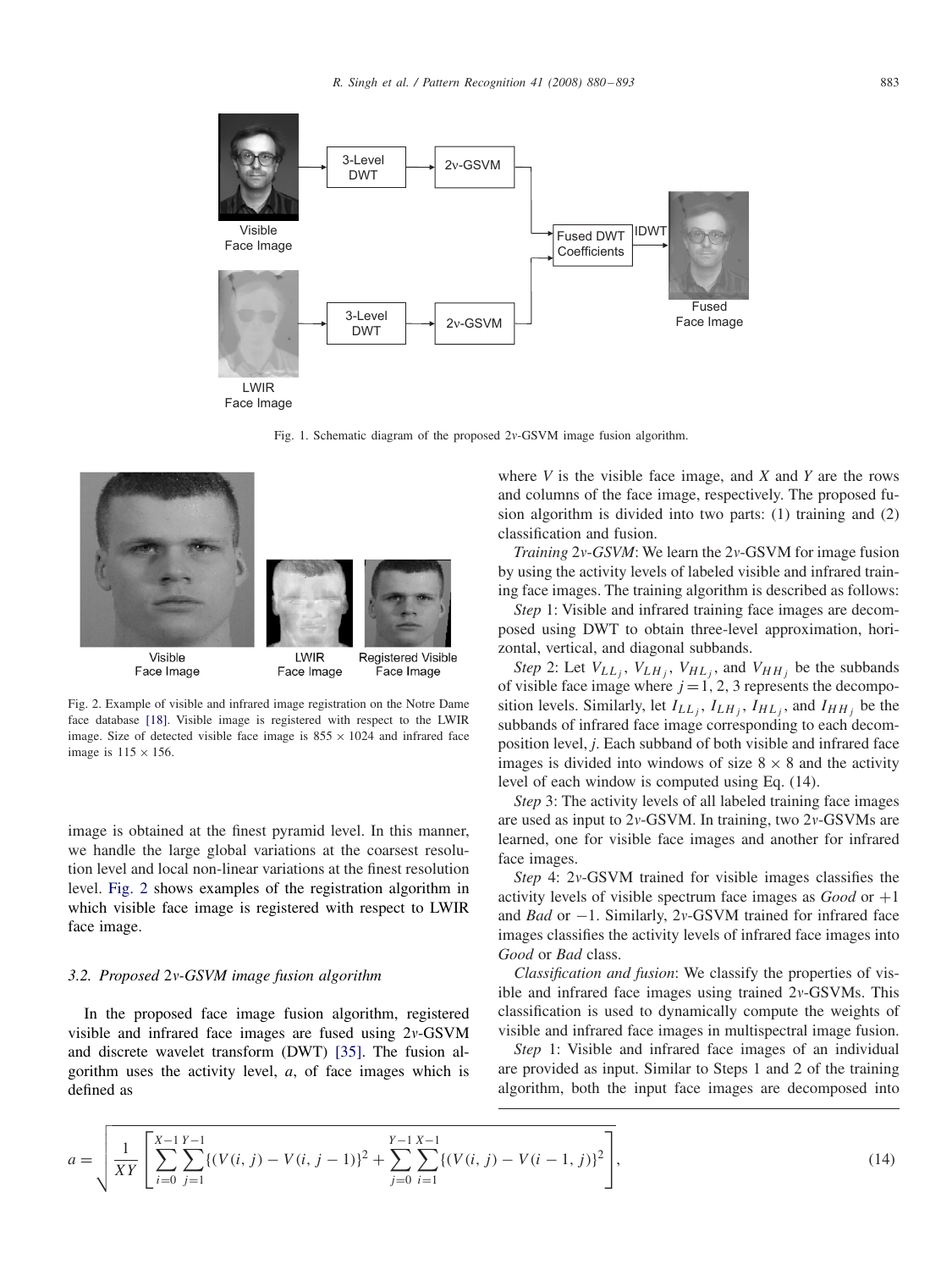three-level DWT and activity levels of  $8 \times 8$  windows are computed. Let  $a_V$  and  $a_I$  be the activity levels computed from visible and infrared face images, respectively.

Step 2: 2v-GSVM classifier is used to classify the activity levels of different subbands of visible face images as *Good* or *Bad*. A binary decision matrix,  $d_V$ , is generated which contains value 1 if the activity level is *Good* and 0 if the activity level is *Bad*.

*Step* 3: Similar to Step 2, activity levels of infrared face image are classified and a binary decision matrix,  $d<sub>I</sub>$ , is generated.

*Step* 4: Weight matrices  $\omega_V$  and  $\omega_I$  are computed using binary decision matrices  $(d_V \text{ and } d_I)$  and the following three conditions:

(1) If  $d_V(i) = d_I(i) = 1$ , then  $\omega_V(i) = \omega_I(i) = 0.5$ .

(2) If 
$$
d_V(i) = 1
$$
 and  $d_I(i) = 0$ , then  $\omega_V(i) > \omega_I(i)$  and

$$
\omega_V(i) = \frac{|a_V(i) + 2a_I(i) - a_{Imedian}|}{a_V(i) + a_I(i)},
$$
\n(15)

$$
\omega_I(i) = \frac{|a_{I_{median}} - a_I(i)|}{a_V(i) + a_I(i)}.
$$
\n(16)

(3) If  $d_V(i) = 0$  and  $d_I(i) = 1$ , then  $\omega_V(i) < \omega_I(i)$  and

$$
\omega_V(i) = \frac{|a_{V_{median}} - a_V(i)|}{a_V(i) + a_I(i)},\tag{17}
$$

$$
\omega_I(i) = \frac{|a_I(i) + 2a_V(i) - a_{V_{median}}|}{a_V(i) + a_I(i)},
$$
\n(18)

where *i* is the window count, and  $a_{V_{median}}$  and  $a_{I_{median}}$  are the median values of  $a_V$  and  $a_I$  matrices, respectively. Further, in all three cases,  $\omega_V(i) + \omega_i(i) = 1$ .

In condition 1, the activity levels of both visible and infrared image windows are classified as *Good* and hence equal weights are assigned. Condition 2 states that if the activity level of window corresponding to visible face image is classified as *Good* and the activity level of the window corresponding to infrared face image is classified as *Bad*, then higher weight is assigned to the visible face image window. In condition 3, higher weight is assigned to the infrared face image window because  $2v$ -GSVM classifies the activity level of visible face image window as *Bad* and the activity level of infrared face image window as *Good*.

*Step* 5: Visible and infrared face images are then fused using

$$
F_{j_{8\times 8}}(i) = \omega_V(i) V_{j_{8\times 8}}(i) + \omega_I(i) I_{j_{8\times 8}}(i),
$$
\n(19)

where  $F_j$  is the fused subband, *j* represents the approximate, vertical, horizontal, and diagonal subbands, subscript  $8 \times 8$ denotes that the fusion is performed at window level of size  $8 \times 8$ , and *i* represents the window count.

*Step* 6: Finally, inverse DWT is applied on fused subbands to generate the fused multispectral face image, *F*. Fig. 3 shows an example of visible, infrared, and fused face images of an individual.



Fig. 3. Sample result of the proposed image fusion algorithm.

#### **4. Match score fusion using DSm theory**

In multimodal biometrics, researchers have proposed several match score fusion algorithms such as AND/OR rule [36], Sum rule [36], and SVM fusion [37]. Another mathematical paradigm of information fusion is based on the theory of evidence. Dempster Shafer theory (DST) [38] based fusion algorithm is one example of this paradigm in which uncertain and fuzzy information are efficiently fused. In multimodal biometrics, it has been shown that DST based fusion algorithms perform better compared to existing fusion algorithms [39]. However, DST has some limitations as reported by Zadeh [40–42], Dubois and Prade [43], and Voorbraak [44]. Researchers have shown that results for DST are not trustworthy when conflict between different sources is large. Other limitations related to Dempster rule of combination are reported in Ref. [15]. Recently, DSm theory based fusion algorithm [15,16] has been proposed to circumvent the limitations of other evidence theory based fusion algorithms. DSm theory is a powerful mathematical model for information fusion which includes both Bayes theory and DST as special cases. In this section, we first present a brief overview of DSm theory and hybrid DSm rule of combination [16] followed by the proposed match score fusion algorithm.

#### *4.1. Overview of DSm theory*

DSm theory is a powerful tool for representing and fusing uncertain or conflicting knowledge. It can solve complex static or dynamic fusion problems using plausible and paradoxical reasoning [15,16]. Since identity verification is a two class problem with the classes being *genuine* and *impostor*, we explain DSm theory for a two class problem.

Let  $\Theta = {\theta_1, \theta_2}$  be the frame of discernment which consists of a finite set of exhaustive and mutually exclusive hypothesis. Hyperpower set of the frame of discernment is defined as  $D^{\Theta} =$  $\{\emptyset, \theta_1, \theta_2, \theta_1 \cup \theta_2, \theta_1 \cap \theta_2\}$ . A mapping  $m(\cdot)$  on  $\Theta$  is defined as  $m(\cdot) = D^{\Theta} \rightarrow [0, 1]$ , such that

$$
\sum_{A \in D^{\Theta}} m(A) = 1,\tag{20}
$$

 $m(A)$  is called the generalized basic belief assignment (gbba) of *A* and  $m(\emptyset) = 0$ . Further, a generalized belief function *Bel*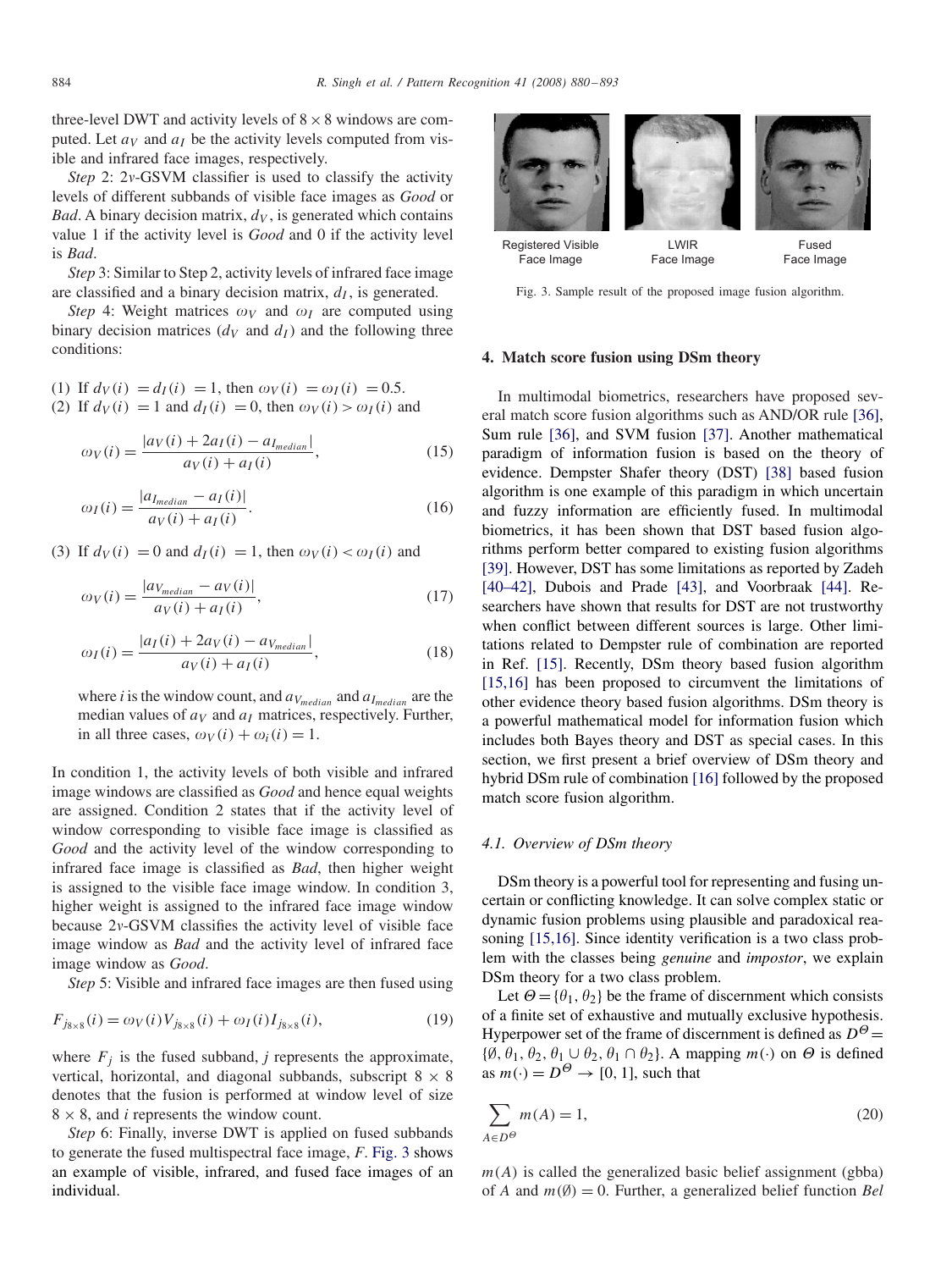is a mapping function  $Bel: D^{\Theta} \rightarrow [0, 1]$  such that

$$
Bel(A) = \sum_{X \subseteq A, X \in D^{\Theta}} m(X). \tag{21}
$$

More specifically,

$$
Bel(A)_{y,t}^{\Theta, D^{\Theta}} [E_{y,t}](w_0 \in A) = x.
$$
 (22)

This equation denotes the degree of belief *x* of the classifier *y* at time *t* when  $w_0$  belongs to *A* and  $A \in D^{\Theta}$ . Belief is based on evidential corpus  $E_{v,t}$  held by *y* at time *t*. To simplify, generalized belief function can also be written as  $Bel(A)$ . Further, generalized belief function, *Bel*, uniquely corresponds to gbba *m* and vice versa.

For fusing two information sources, *X* and *Y*, the DSm rule of combination [16] is defined as

$$
m_{M(\Theta)}(A) = \psi(A)[S_1(A) + S_2(A) + S_3(A)],
$$
\n(23)

where  $M(\Theta)$  is the model over which DSm theory operates and  $\psi(A)$  is the characteristic non-emptiness function of A which is 1 if  $A \notin \emptyset$  and 0 otherwise.  $S_1(A)$ ,  $S_2(A)$ , and  $S_3(A)$  are defined as

$$
S_1(A) = \sum_{(X, Y \in D^{\Theta}, X \cap Y = A)} m_1(X) m_2(Y),
$$
  
\n
$$
S_2(A) = \sum_{(X, Y \in \Phi, [v = A] \vee [(v \in \Phi) \wedge (A = I_v)])} m_1(X) m_2(Y),
$$
  
\n
$$
S_3(A) = \sum m_1(X) m_2(Y),
$$
 (24)

 $(X, Y \in D^{\Theta}, X \cup Y = A, X \cap Y \in \Phi)$ 

where  $I_t$  is total ignorance and is the union of all  $\theta_i$  ( $i = 1, 2$ ), i.e.,  $I_t = \theta_1 \cup \theta_2$ .  $\Phi = {\Phi, \phi}$  is the set of all elements of  $D^{\Theta}$  which are empty under the constraints of some specific problem, and  $\phi$  is the empty set.  $v = u(X) \cup u(Y)$ , where  $u(X)$ is the union of all singletons  $\theta_i$  that compose *X* and *Y*. Here,  $S_1(A)$  corresponds to the classical DSm rule on the free DSm model [15],  $S_2(A)$  represents the mass of all relatively and absolutely empty sets which is transferred to the total or relative ignorance, and  $S_3(A)$  transfers the sum of relative empty sets to the non-empty sets. An excellent description of DSm theory is presented in Ref. [16].

Probability based approaches have limitations because they deal with basic probability assignment  $m(\cdot) \in [0, 1]$  and  $m(\theta_1)+m(\theta_2)=1$ . Further, DST deals with basic belief assignment  $m(\cdot) \in [0, 1]$  such that  $m(\theta_1)+m(\theta_2)+m(\theta_1\cup\theta_2)=1$ . In contrast, DSm theory is more generalized and deals with belief functions associated with the generalized belief assignment such that  $m(\theta_1) + m(\theta_2) + m(\theta_1 \cup \theta_2) + m(\theta_1 \cap \theta_2) = 1$ .

### *4.2. Proposed multimodal match score fusion algorithm*

In this section, we propose a novel match score fusion algorithm using DSm theory. Fig. 4 shows the steps involved in the proposed match score fusion algorithm for a single image. Two match scores are computed by matching the global features and local features extracted from probe and gallery face

images. These two match scores are fused using DSm theory. We first define:

- Frame of discernment:  $\Theta = {\theta_{genuine}, \theta_{impostor}}$ .
- Dedekind lattice:  $D^{\Theta} = {\theta}_{\text{genuine}}, \theta_{\text{impostor}}, \theta_{\text{genuine}} \cup$  $\theta_{\text{impostor}}, \theta_{\text{genuine}} \cap \theta_{\text{impostor}}$ .

Let  $s_1$  and  $s_2$  be the two match scores computed from two face recognition algorithms. Let us assume that the distribution of match scores to an element of  $D^{\Theta}$  is a Gaussian distribution

$$
p(s_i, \mu_{ij}, \sigma_{ij}) = \frac{1}{\sigma_{ij}\sqrt{2\pi}} \exp\left[-\frac{1}{2}\left\{\frac{s_i - \mu_{ij}}{\sigma_{ij}}\right\}^2\right],\tag{25}
$$

where  $\mu_{ij}$  and  $\sigma_{ij}$  are the mean and standard deviation of the *i*th classifier corresponding to the *j*th element of  $D^{\Theta}$ . We use this Gaussian distribution to compute the gbba,

$$
m_i(\cdot) = D^{\Theta} \setminus \{ \theta_{genuine} \cup \theta_{impostor} \} \rightarrow [0, 1].
$$

Since in biometrics, a match score can only belong to genuine  $(\theta_{genuine})$ , impostor ( $\theta_{impostor}$ ), or conflicting region ( $\theta_{genuine} \cap$  $\theta_{impostor}$ ), we set  $m_i(\theta_{genuine} \cup \theta_{impostor})=0.001$  and compute the remaining gbbas as follows:

$$
m_i(j) = \frac{p(s_i, \mu_{ij}, \sigma_{ij})\beta_{ij}}{\sum_{j=1}^{|D^{\Theta}|-1} p(s_i, \mu_{ij}, \sigma_{ij})\beta_{ij}},
$$
\n(26)

where  $\beta_{ij}$  is the prior of classifier *i* corresponding to the *j*th element of  $D^{\Theta} \setminus {\theta_{genuine} \cup \theta_{impostor}}$ . We have used  $\beta_{ij}$  as the verification accuracy computed on the training database and its value lies in the range of  $(0, 1)$ . Gbbas of the two classifiers  $m_1(\cdot)$  and  $m_2(\cdot)$  are computed and fused using

$$
m_{fused} = m_1 \oplus m_2,\tag{27}
$$

where ⊕ represents the hybrid DSm rule of combination defined in Eq.  $(23)$ , Section 4.1. Finally, threshold *T* is used to classify the decision as *accept* or *reject*:

$$
Decision = \begin{cases} accept & \text{if } m_{fused} \ge T, \\ reject & \text{otherwise.} \end{cases}
$$
 (28)

To extend this algorithm to multispectral face images, we separately apply the feature extraction algorithms to the visible face image and the infrared face image. As shown in Fig. 5, we extract the global facial features using 2D log polar Gabor transform [13] and the local facial features using local binary pattern [14], and then match these features to compute the corresponding match scores. The two match scores for the visible face image are fused using the proposed DSm fusion algorithm. Similarly, the two match scores for the infrared face image are also fused to generate the fused match score. Finally, the fused match scores of the visible face image and the infrared face image are combined to compute a composite match score for multispectral face images. A decision of *accept* or *reject* is made using the composite match score.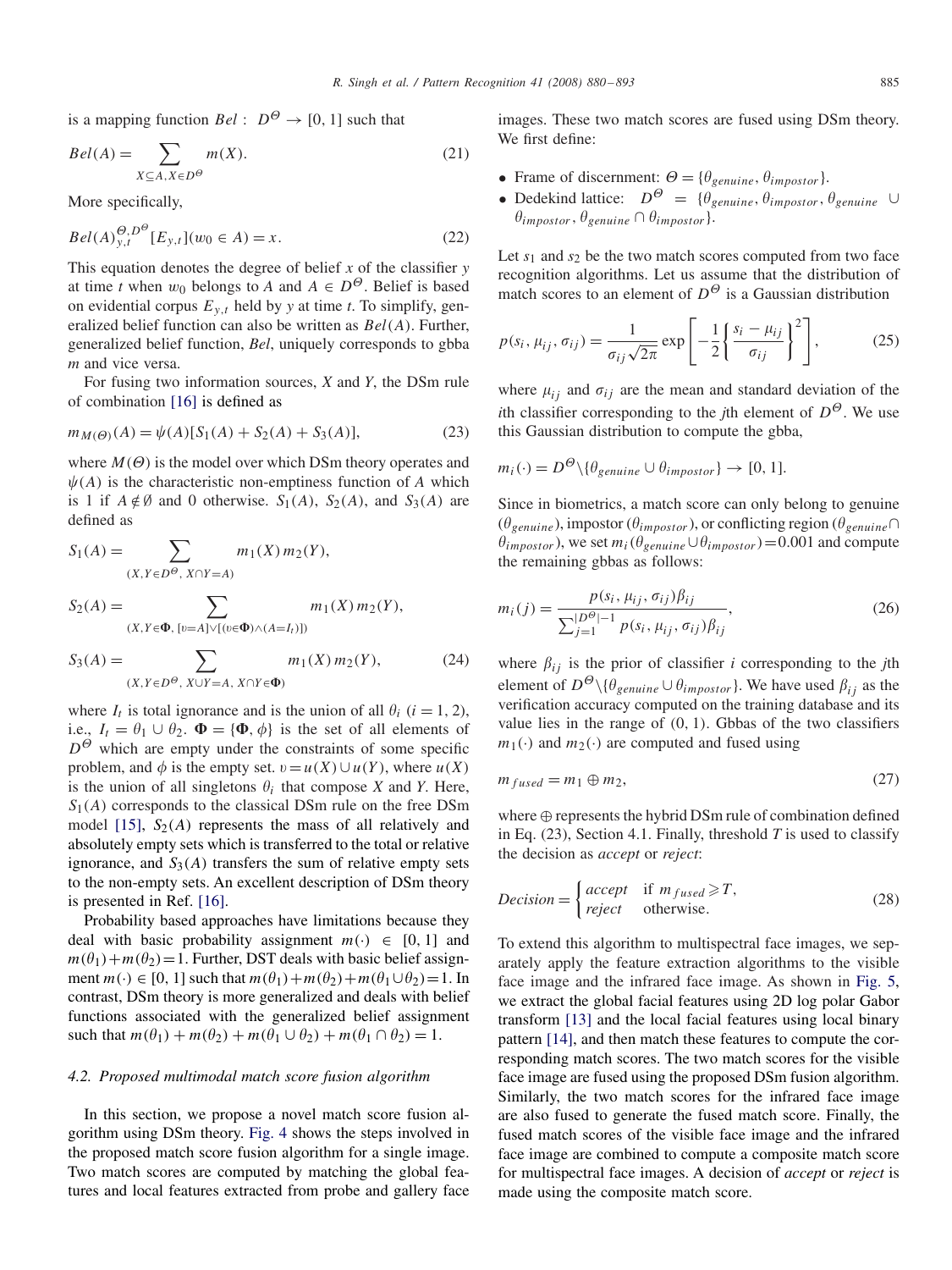

Fig. 4. Block diagram of the proposed DSm match score fusion algorithm in which match scores obtained from two classifiers are fused.



Fig. 5. Steps involved in the proposed DSm match score fusion algorithm. In this case, match scores obtained by applying the two classifiers on multispectral face images are fused.

# **5. Integration of image fusion and match score fusion**

The proposed image and match score level fusion algorithms are integrated to further improve the verification performance. Fig. 6 shows the block diagram of the integrated multilevel fusion algorithm. Visible and infrared face images are first fused using the proposed  $2v$ -GSVM image fusion algorithm described in Section 3. 2D log polar Gabor transform [13] and local binary pattern [14] feature extraction algorithms are then applied on the fused multispectral face image to extract global and local facial features. Match scores computed by matching these features are fused using the proposed DSm match score fusion algorithm described in Section 4.

## **6. Databases and existing algorithms used for validation**

To validate the proposed fusion algorithms, we used the Notre Dame [17,18] and Equinox/NIST [19] multispectral face databases. In addition, we used 2D log polar Gabor transform [13] and local binary pattern algorithms [14] for face verification. For comparing the performance of the proposed algorithms, we used several existing image fusion and match score fusion algorithms. In this section, we briefly describe the details of the databases and algorithms used in our experiments.

## *6.1. Databases used for validation*

- *Notre Dame face database*: Notre Dame face database [17,18] contains LWIR and visible images from 159 classes with variations in expression, lighting, and time lapse. We have chosen three visible and LWIR face image with neutral expression for training database, one neutral visible and LWIR image for gallery database, and the remaining images comprise the probe data set. Table 1 shows the details of training, gallery, and probe images used in the experiments.
- *Equinox face database*: Equinox face database [19] contains LWIR, medium wave infrared, short wave infrared, and visible face images pertaining to 95 individuals. LWIR images are captured at  $8-12 \mu m$ , medium wave infrared images at  $3-5 \mu$ m, and short wave infrared images at 0.9–1.7  $\mu$ m. The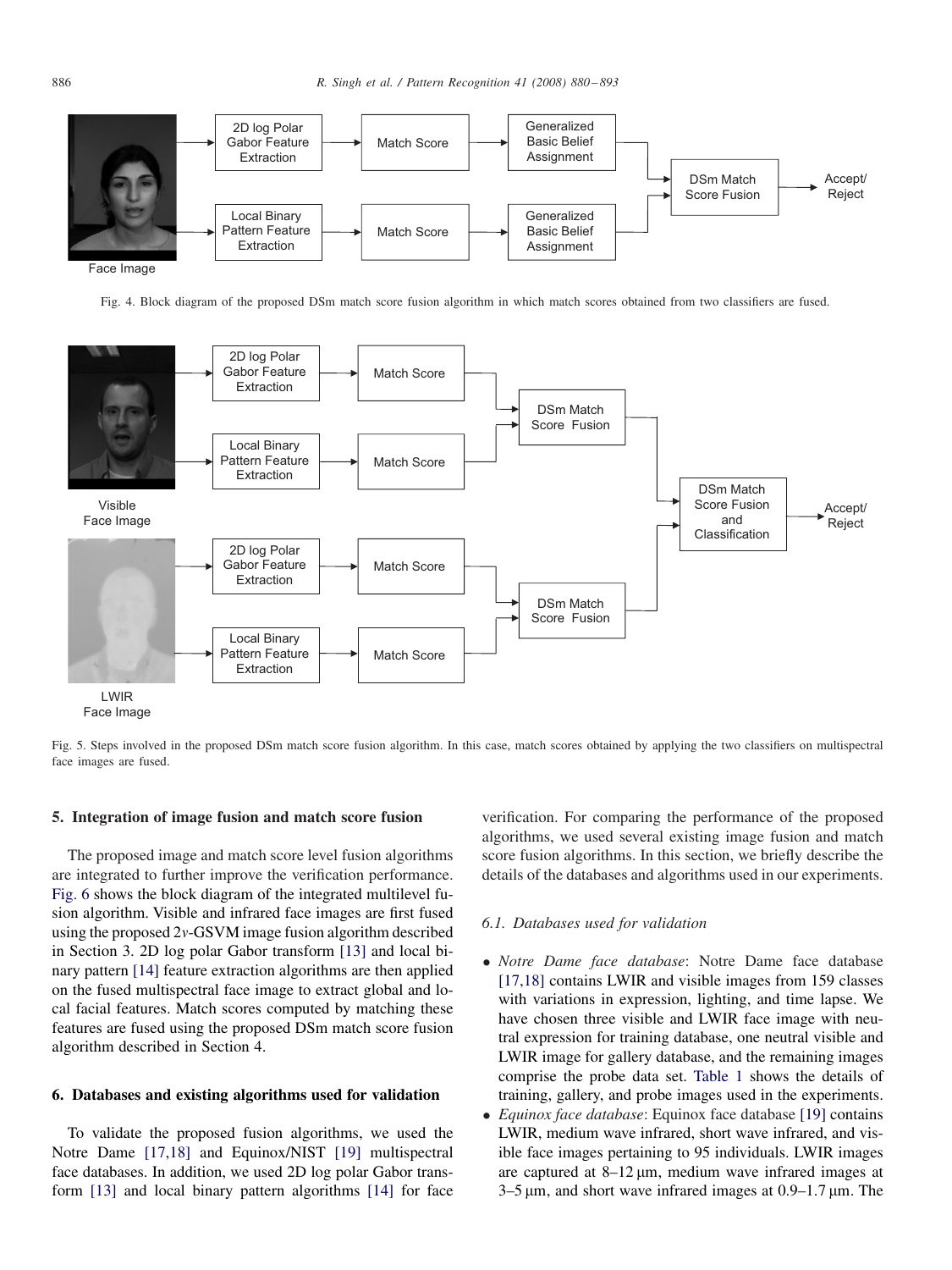

Fig. 6. Steps involved in the proposed multilevel image fusion and match score fusion algorithm.

Number of visible and infrared image pairs in the training, gallery, and probe databases

| Face database | Number of visible and infrared image pairs in |                  |                |  |  |  |  |  |
|---------------|-----------------------------------------------|------------------|----------------|--|--|--|--|--|
|               | Training database                             | Gallery database | Probe database |  |  |  |  |  |
| Notre Dame    | 477                                           | 159              | 1815           |  |  |  |  |  |
| Equinox       | 285                                           | 95               | 18 715         |  |  |  |  |  |

images are captured under different illumination conditions and contain variations in expression and glasses. In our research, we have used only LWIR images and visible images. The number of LWIR and visible images per class vary from 43 to 516. We chose three visible and LWIR images with neutral expression and without glasses for training, one LWIR and visible image with neutral expression, uniform illumination, and no glasses for gallery, and the remaining images as probe.

#### *6.2. Face recognition algorithms*

Table 1

We first detect the face region from input images. Visible face images are detected using the triangle based face detection algorithm [45] whereas a thresholding based face detection algorithm [4] is applied to detect LWIR face images. Global and local facial features are extracted from these detected face images using the face recognition algorithms described below.

- *2D log polar Gabor transform*: In the 2D log polar Gabor transform based face recognition algorithm, the face image is transformed into polar coordinates and textural features are extracted using the 2D log polar Gabor transform [13]. These features are matched using the Hamming distance to generate match scores.
- *Local binary pattern*: In this algorithm, a face image is divided into several regions and weighted LBP features are

extracted to generate a feature vector [14]. Matching of two LBP feature vectors is performed using weighted Chi square distance measure algorithm.

## *6.3. Existing fusion algorithms*

To compare the performance of the proposed  $2v$ -GSVM based image fusion algorithm, we chose image fusion algorithms proposed by Kong et al. [4] and Singh et al. [10]. Both the algorithms use DWT to fuse infrared and visible face images. To compare the performance of the proposed DSm based match score fusion algorithm, we chose four existing fusion algorithms, Product rule [36], Sum rule [36], SVM fusion [37], and DST fusion [39]. Product rule and Sum rule are based on statistical rules, SVM fusion algorithm is a learning based algorithm, and DST fusion algorithm is based on evidence theory.

#### **7. Experimental validation of the proposed algorithms**

In this section, we perform the experiments to validate the proposed image fusion and match score fusion algorithms. Using the training images, we train both  $2v$ -GSVM image fusion algorithm and DSm match score fusion algorithm. For 2v-GSVM learning and classification, we used the radial basis function (RBF) kernel with RBF parameter as 4. The performance is evaluated in terms of verification accuracy at  $0.01\%$ false accept rate (FAR). The experimental validation is divided into four parts:

- $(1)$  Validation of the proposed  $2v$ -GSVM image fusion algorithm.
- (2) Validation of the proposed DSm match score fusion algorithm.
- (3) Validation of the integrated multilevel image fusion and match score fusion algorithm.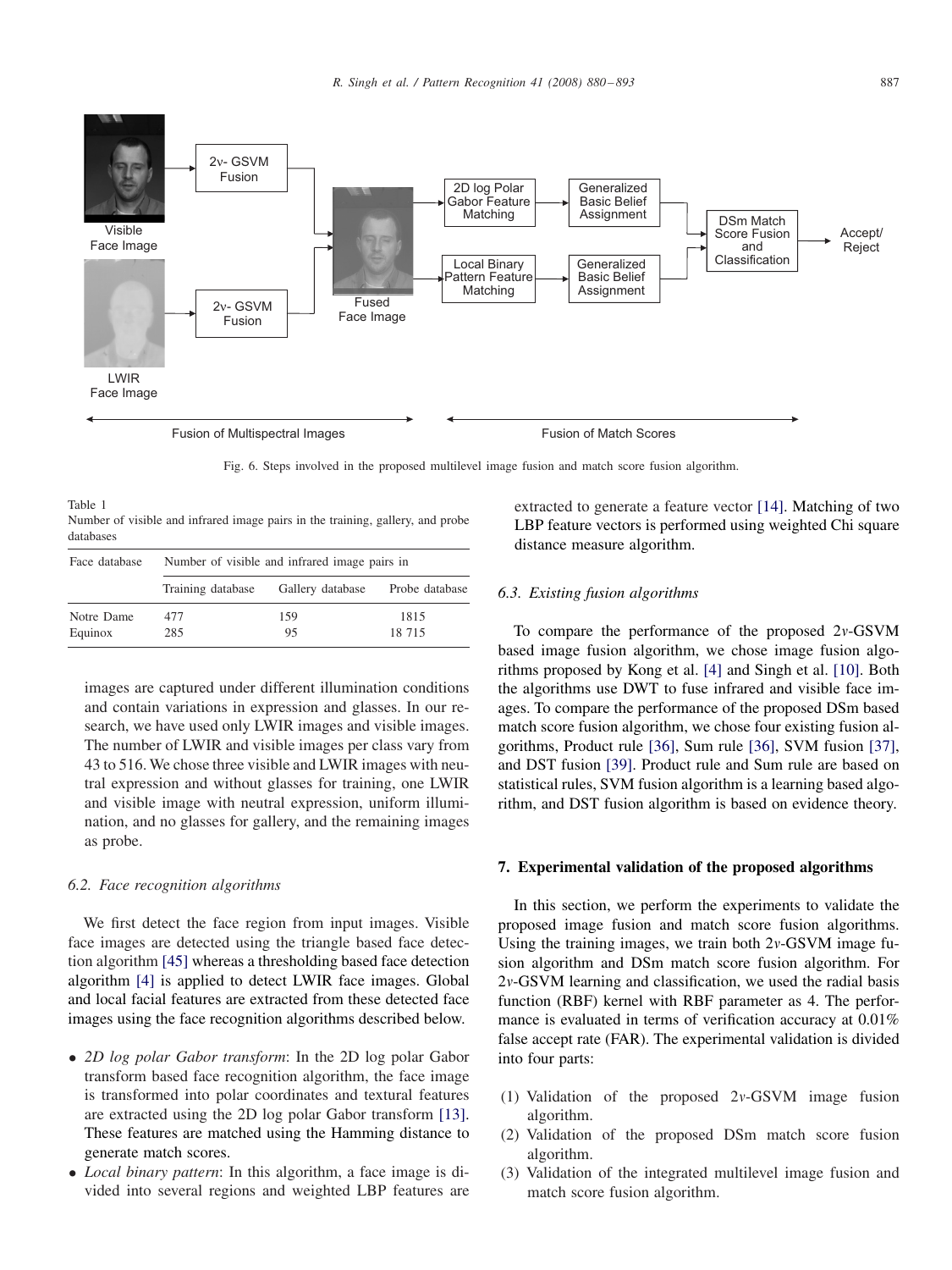| Face database<br>Notre Dame | Recognition algorithm | Verification accuracy $(\%)$ |            |                         |                           |                       |  |  |  |  |
|-----------------------------|-----------------------|------------------------------|------------|-------------------------|---------------------------|-----------------------|--|--|--|--|
|                             |                       | Visible image                | LWIR image | Kong image fusion $[4]$ | Singh image fusion $[10]$ | Proposed image fusion |  |  |  |  |
|                             | 2D log polar Gabor    | 89.36                        | 88.09      | 86.74                   | 91.88                     | 95.85                 |  |  |  |  |
|                             | Local binary pattern  | 88.20                        | 87.44      | 85.87                   | 91.79                     | 94.80                 |  |  |  |  |
| Equinox                     | 2D log polar Gabor    | 78.91                        | 82.75      | 80.83                   | 90.06                     | 94.98                 |  |  |  |  |
|                             | Local binary pattern  | 76.80                        | 81.52      | 80.69                   | 89.93                     | 94.71                 |  |  |  |  |

Verification performance of the proposed 2v-GSVM and existing image fusion algorithms at 0.01% FAR

(4) Statistical evaluation of the proposed fusion algorithms using half total error rate (HTER).

# 7.1. Validation of the proposed 2v-GSVM image fusion *algorithm*

The performance of the proposed image fusion algorithm is evaluated using the Notre Dame and Equinox face databases. We compared the performance with two existing multispectral face image fusion algorithms referred to as Kong image fusion [4] and Singh image fusion [10]. For evaluation, we separately computed the verification accuracies of visible face image and LWIR face image using both 2D log polar Gabor and local binary pattern face verification algorithms. The third and fourth columns of Table 2 summarize the verification performance of visible face image and LWIR face image, respectively, using both the verification algorithms. These results establish the baseline for evaluating and comparing the performance of fusion algorithms. We then compute the verification accuracies with the proposed  $2v$ -GSVM multispectral face image fusion algorithm and existing image fusion algorithms. The results summarized in Table 2 show that the proposed image fusion algorithm outperforms both the existing fusion algorithms by at least 3.9% for the Notre Dame database and 4.9% for the Equinox database. ROC plots in Figs. 7 and 8 show the results for the Notre Dame and Equinox face databases, respectively.

The proposed  $2v$ -GSVM image fusion algorithm performs correct classification of multispectral face information at different levels of granularity which is subsequently used for computing the dynamic weights of visible and LWIR face images. This granular learning results in better generalization and fusion of high entropy visible and LWIR face features. Further, as shown in Fig. 9, fused face images generated from the proposed image fusion algorithm provide more invariance to illumination compared to the visible images. The fused images also provide more distinguishing information compared to the LWIR face images. These properties of the proposed  $2v$ -GSVM image fusion algorithm lead to improved face verification performance.

## *7.2. Validation of the proposed DSm match score fusion algorithm*

To validate the performance of the proposed DSm match score fusion algorithm, we compute the composite match score



Fig. 7. ROC plots of the proposed 2v-GSVM and existing image fusion algorithms on the Notre Dame face database. Results are computed using (a) 2D log polar Gabor (b) local binary pattern based verification algorithms.

as described in Section 4. First the match score is obtained from the visible and the LWIR face images. Note that these images are not fused. However, as shown in Fig. 5, the fusion occurs at match score level. Next, the fused match scores obtained from each image are combined using the proposed DSm algorithm to generate the composite match score. The verification accuracies are summarized in Table 3 and Fig. 10. On both the databases, the proposed DSm match score fusion algorithm yields more than 98% accuracy. On the Notre Dame face

Table 2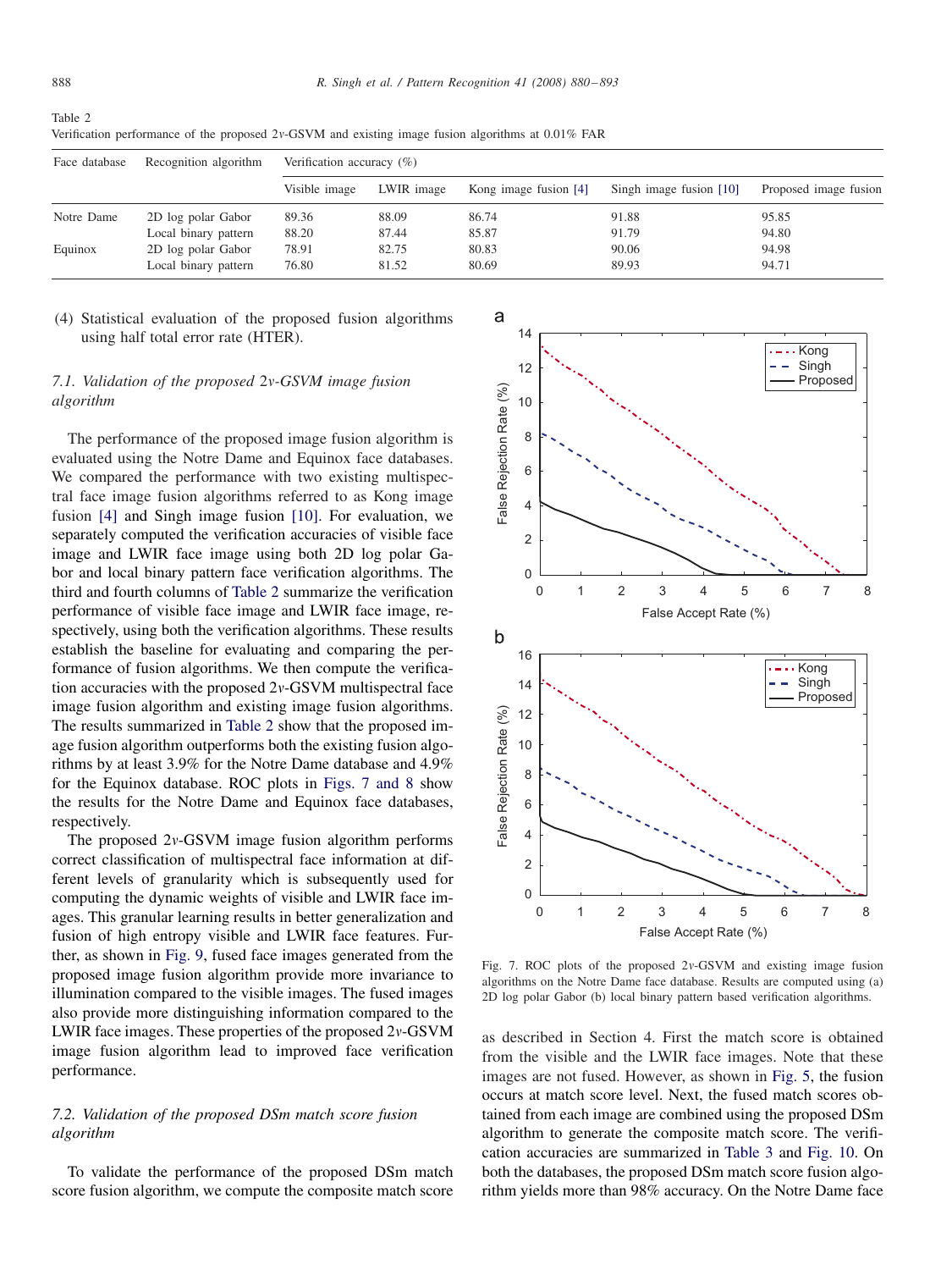

Fig. 8. ROC plots of the proposed 2v-GSVM and existing image fusion algorithms on the Equinox face database. Results are computed using (a) 2D log polar Gabor (b) local binary pattern based verification algorithms.

database, the proposed algorithm provides at least 1.24% better performance compared to the second best DST based match score fusion algorithm [39]. On the Equinox database, the proposed algorithm provides 1.57% and 3.03% better verification performance compared to DST and SVM fusion algorithms, respectively.

The performance of existing match score fusion algorithms decreases when two face recognition classifiers yield conflicting decisions. For example the classifier using global features may make a decision to *accept* and the classifier using local features may make a decision to *reject*. In such cases, the proposed DSm match score fusion algorithm operates on the intersection region  $(\theta_{genuine} \cap \theta_{impostor})$  to make an optimal decision using the prior information of classifiers. Existing statistical and learning based fusion algorithms including DST fusion algorithm do not account for the conflicting region. Hence, the plausible and paradoxical reasoning technique of DSm theory provides better verification performance.



Fig. 9. Results of the proposed 2v-GSVM image fusion algorithm on the Equinox face database [19].

# *7.3. Validation of integrated multilevel image and match score fusion algorithm*

In previous experiments, we have established that image fusion using 2v-GSVM improves the verification performance. Also at match score level, the fusion using DSm theory improves the verification accuracy even when the multispectral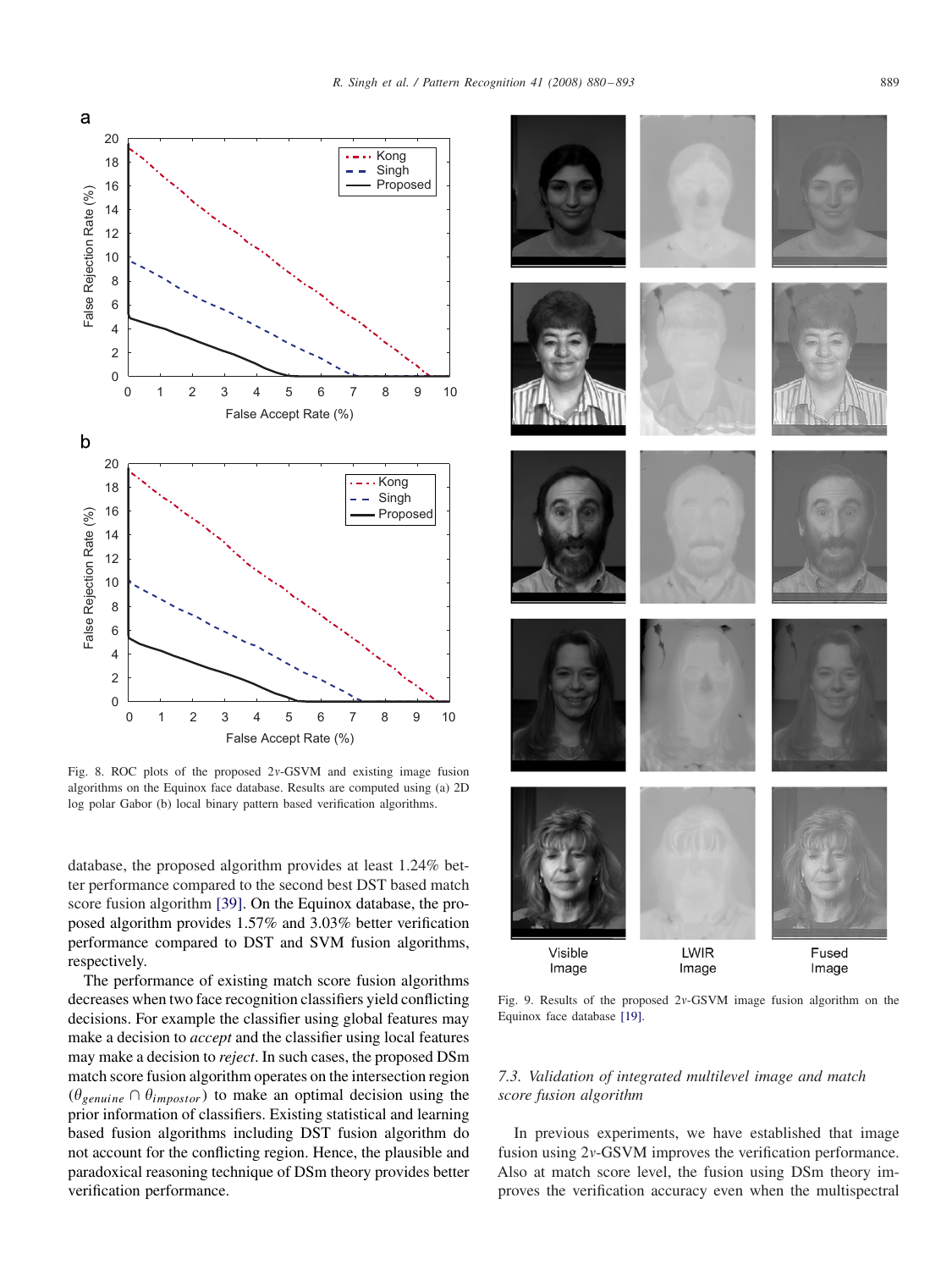| Table 3                                                                                              |  |  |  |  |
|------------------------------------------------------------------------------------------------------|--|--|--|--|
| Verification performance of the proposed DSm and existing match score fusion algorithms at 0.01% FAR |  |  |  |  |

| Face database | Verification accuracy $(\%)$ |                      |                 |                 |                     |  |  |  |  |  |
|---------------|------------------------------|----------------------|-----------------|-----------------|---------------------|--|--|--|--|--|
|               | Product rule fusion [36]     | Sum rule fusion [36] | SVM fusion [37] | DST fusion [39] | Proposed DSm fusion |  |  |  |  |  |
| Notre Dame    | 95.07                        | 97.12                | 97.46           | 97.58           | 98.82               |  |  |  |  |  |
| Equinox       | 93.20                        | 94.33                | 95.05           | 96.51           | 98.08               |  |  |  |  |  |



Fig. 10. ROC plots of the proposed DSm match score fusion and existing match score fusion algorithms on the (a) Notre Dame face database [18] (b) Equinox face database [19].

images are not fused. In this section, we integrate both image fusion and match score fusion algorithms as described in Section 5 to evaluate the face verification performance. The validation results of the integrated multilevel fusion algorithm are summarized in Table 4. The integrated fusion algorithm yields 99.91% verification accuracy on the Notre Dame face database and 99.54% on the Equinox face database. The results also show that the integration of fusion algorithms

further improves the verification performance by at least 1.08% compared to only image fusion or only match score fusion. High verification accuracies ( $> 99.5\%$ ) on the Notre Dame and Equinox face databases show the robustness of the proposed integrated fusion algorithm to the variations in illumination, expression, and occlusion due to glasses. The computational time of the proposed integrated image and match score fusion algorithms including image registration, feature extraction and matching is 4.3 s on a P-IV, 3.2 GHz computer under MATLAB environment.

# *7.4. Statistical evaluation of proposed image fusion and match score fusion algorithms*

The performance of a biometric system greatly depends on the database size and the images present in the database [46]. It cannot be represented completely by ROC plots and verification accuracy. To systematically evaluate the performance, Bengio and Marièthoz [47] have proposed statistical test using HTER and confidence intervals [47]. In this section, we perform statistical evaluation of the proposed image fusion and match score fusion algorithms using HTER. HTER is defined as,

$$
HTER = \frac{FAR + FRR}{2}.
$$
\n(29)

Confidence intervals are computed around HTER as  $HTER \pm \sigma$ .  $Z_{\alpha/2}$ .  $\sigma$  and  $Z_{\alpha/2}$  are computed using Eqs. (30) and (31) [47]

$$
\sigma = \sqrt{\frac{FAR(1 - FAR)}{4 \cdot NI} + \frac{FRR(1 - FRR)}{4 \cdot NG}},\tag{30}
$$

$$
Z_{\alpha/2} = \begin{cases} 1.645 & \text{for 90\% CI,} \\ 1.960 & \text{for 95\% CI,} \\ 2.576 & \text{for 99\% CI,} \end{cases}
$$
(31)

*NG* is the total number of genuine scores and *NI* is the total number of impostor scores.

Table 5 summarizes the results of this statistical evaluation using false accept and false reject rates. We have computed these statistical values at 0.01% FAR. This statistical test shows that on a database similar to the Notre Dame with any number of classes, HTER of the proposed integrated fusion algorithm will lie between  $0.05 \pm 0.06$  with 95% confidence. Similar results have been obtained with the Equinox face database.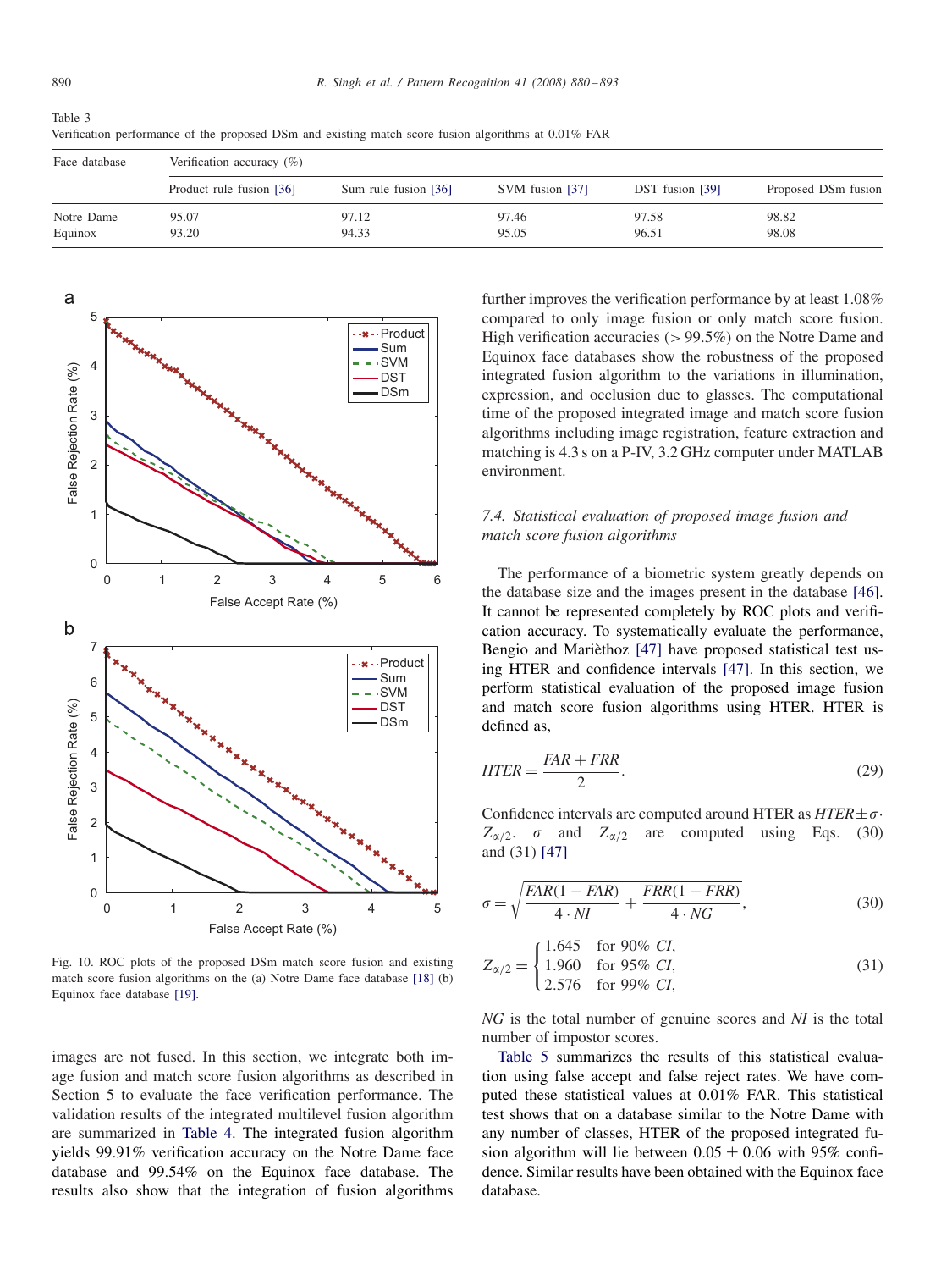*R. Singh et al. / Pattern Recognition 41 (2008) 880 –893* 891

| Table 4                                                                                                             |  |  |  |  |  |  |  |
|---------------------------------------------------------------------------------------------------------------------|--|--|--|--|--|--|--|
| Verification performance of the proposed integration of image fusion and match score fusion algorithms at 0.01% FAR |  |  |  |  |  |  |  |

| Face database         | Verification accuracy $(\%)$     |                      |                                 |                                         |  |  |  |  |  |
|-----------------------|----------------------------------|----------------------|---------------------------------|-----------------------------------------|--|--|--|--|--|
|                       | Proposed $2v$ -GSVM image fusion |                      | Proposed DSm match score fusion | Integrated image and match score fusion |  |  |  |  |  |
|                       | 2D log polar Gabor               | Local binary pattern |                                 |                                         |  |  |  |  |  |
| Notre Dame<br>Equinox | 95.85<br>94.98                   | 94.80<br>94.71       | 98.82<br>98.08                  | 99.91<br>99.54                          |  |  |  |  |  |

Table 5

Confidence interval around HTER of the proposed 2v-GSVM image fusion, DSm match score fusion, and integrated multilevel fusion algorithms

| Face database | Fusion algorithms                              | HTER $(\% )$ | Confidence interval $(\%)$ around HTER for |      |      |  |
|---------------|------------------------------------------------|--------------|--------------------------------------------|------|------|--|
|               |                                                |              | 90%                                        | 95%  | 99%  |  |
| Notre Dame    | Image fusion with 2D log polar Gabor           | 2.08         | 0.68                                       | 0.81 | 1.07 |  |
|               | Image fusion with local binary pattern         | 2.61         | 0.76                                       | 0.91 | 1.19 |  |
|               | Match score fusion                             | 0.59         | 0.37                                       | 0.44 | 0.58 |  |
|               | Integrated image fusion and match score fusion | 0.05         | 0.10                                       | 0.12 | 0.16 |  |
| Equinox       | Image fusion with 2D log polar Gabor           | 2.52         | 0.26                                       | 0.31 | 0.41 |  |
|               | Image fusion with local binary pattern         | 2.65         | 0.27                                       | 0.32 | 0.42 |  |
|               | Match score fusion                             | 0.97         | 0.17                                       | 0.20 | 0.26 |  |
|               | Integrated image fusion and match score fusion | 0.24         | 0.08                                       | 0.10 | 0.13 |  |

### **8. Conclusion**

Visible and long wave infrared images provide complementary properties which can be combined to improve the performance of face recognition. In this paper, we proposed image fusion and match score fusion algorithms to fuse information obtained from multispectral face images. We first apply mutual information based registration algorithm to register multispectral face images and then fuse the images using the proposed 2v-granular support vector machine. The fused image contains the properties of both visible and long wave infrared images and can efficiently be used for face recognition. We next proposed the DSm match score fusion algorithm to fuse match scores generated from multiple classifiers. These match scores can be generated by applying multiple classifiers on one image or by applying classifiers on multispectral face images. The proposed match score fusion algorithm is based on the theory of evidence and performs efficiently even when visible and long wave infrared images provide conflicting decisions. The proposed image fusion and match score fusion algorithms are then integrated to further improve the face recognition performance. We validated the performance of the proposed image fusion algorithm, match score fusion algorithm, and the integrated image fusion and match score fusion algorithms using the Notre Dame and Equinox face databases. Experimental results show that the proposed image fusion and match score fusion algorithms outperform existing fusion algorithms. Results and statistical evaluation further show that the proposed integrated image and match score fusion algorithm yield best performance among all the proposed and existing fusion algorithms.

#### **Acknowledgment**

The authors would like to thank CVRL University of Notre Dame and Equinox Corporation for providing the face databases used in this research.

#### **References**

- [1] W. Zhao, R. Chellappa, A. Rosenfeld, P.J. Phillips, Face recognition: a literature survey, ACM Comput. Surv. 12 (4) (2003) 399–458.
- [2] X. Chen, P. Flynn, K. Bowyer, IR and visible light face recognition, Comput. Vision Image Understanding 99 (3) (2005) 332–358.
- [3] S. Kong, J. Heo, B. Abidi, J. Paik, M. Abidi, Recent advances in visual and infrared face recognition—a review, J. Comput. Vision Image Understanding 97 (1) (2005) 103–135.
- [4] S.G. Kong, J. Heo, F. Boughorbel, Y. Zheng, B.R. Abidi, A. Koschan, M. Yi, M.A. Abidi, Multiscale fusion of visible and thermal IR images for illumination-invariant face recognition, Int. J. Comput. Vision 71 (2) (2007) 215–233.
- [5] F. Prokoski, History, current status, and future of infrared identification, in: Proceedings of IEEE Workshop on Computer Vision beyond the Visible Spectrum: Methods and Applications, 2000, pp. 5–14.
- [6] D. Socolinsky, A. Selinger, J. Neuheisel, Face recognition with visible and thermal infrared imagery, J. Comput. Vision Image Understanding 91 (2003) 72–114.
- [7] J. Wilder, J. Phillips, C. Jiang, S. Wiener, Comparison of visible and infra-red imagery for face recognition, in: Proceedings of International Conference on Automatic Face and Gesture Recognition, 1996, pp. 182–187.
- [8] A. Gyaourova, G. Bebis, I. Pavlidis, Fusion of infrared and visible images for face recognition, Lecture Notes in Computer Science, vol. 3024, Springer, Berlin, 2004 pp. 456–468.
- [9] J. Heo, S. Kong, B. Abidi, M. Abidi, Fusion of visual and thermal signatures with eyeglass removal for robust face recognition, in: Proceedings of IEEE Workshop on Object Tracking and Classification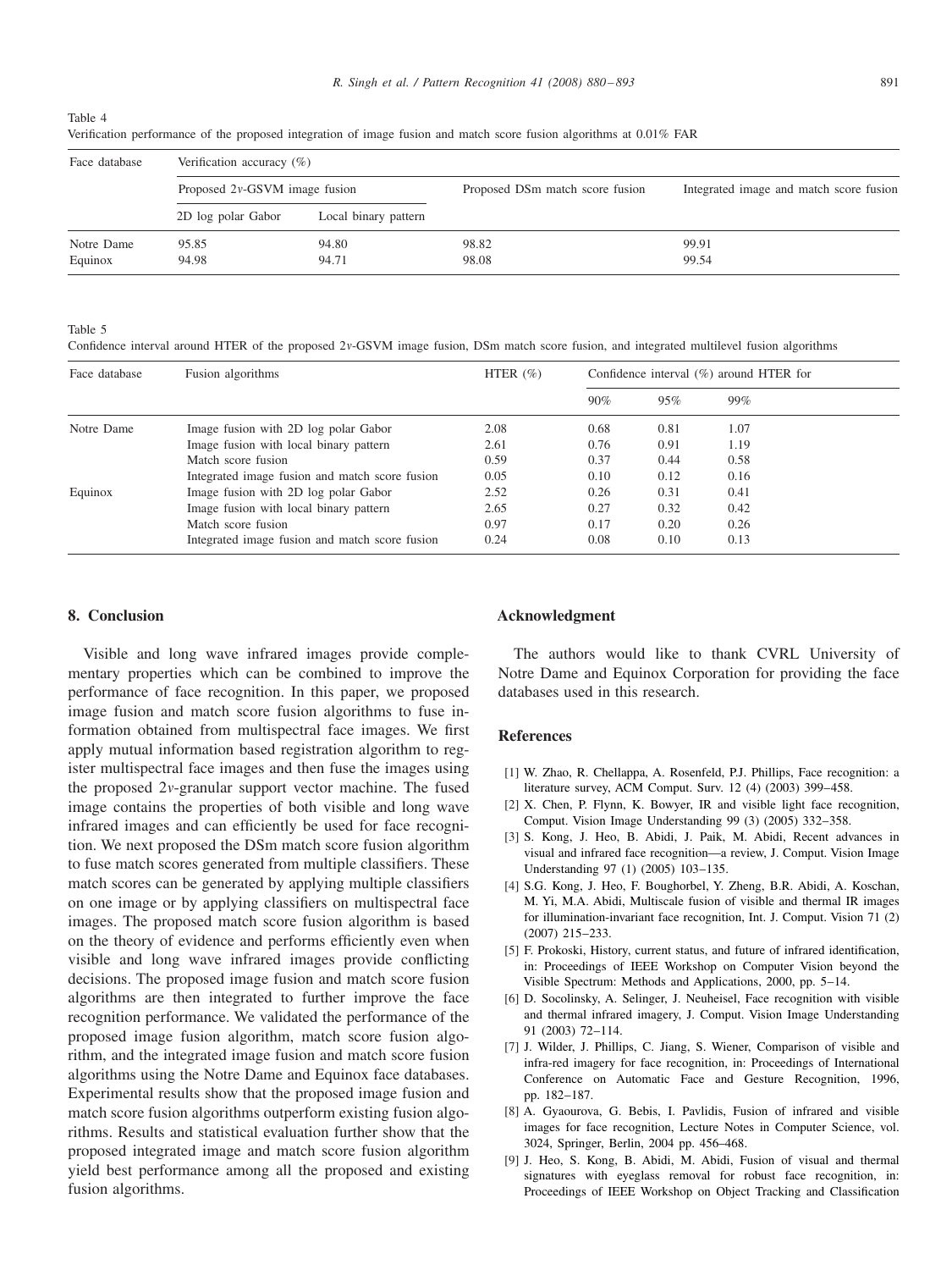Beyond the Visible Spectrum in Conjunction with CVPR, 2004, pp. 94–99.

- [10] R. Singh, M. Vatsa, A. Noore, Hierarchical fusion of multi-spectral face images for improved recognition performance, Inf. Fusion (2007), in press, doi:10.1016/j.inffus.2006.06.002.
- [11] S. Singh, A. Gyaourova, G. Bebis, I. Pavlidis, Infrared and visible image fusion for face recognition, in: Proceedings of SPIE Defense and Security Symposium (Biometric Technology for Human Identification), vol. 5404, 2004, pp. 585–596.
- [12] R. Singh, M. Vatsa, A. Noore, Intelligent biometric information fusion using support vector machine, in: M. Nachtegael, D. Van der Weken, E.E. Kerre, W. Philips (Eds.), Soft Computing in Image Processing: Recent Advances, Springer, Berlin, 2006, pp. 327–350, (Chapter 12).
- [13] R. Singh, M. Vatsa, A. Noore, Face recognition with disguise and single gallery images, Image Vision Comput. (2007), in press, doi:10.1016/j.imavis.2007.06.010.
- [14] T. Ahonen, A. Hadid, M. Pietikäinen, Face description with local binary patterns: application to face recognition, IEEE Trans. Pattern Anal. Mach. Intell. 28 (12) (2006) 2037–2041.
- [15] J. Dezert, Foundations for a new theory of a plausible and paradoxical reasoning, Inf. Secur. J. 9 (2002) 13–57.
- [16] F. Smarandache, J. Dezert, Advances and Applications of DSmT for Information Fusion, American Research Press, 2004.
- [17] X. Chen, P.J. Flynn, K.W. Bowyer, Visible-light and infrared face recognition, in: Proceedings of ACM Workshop on Multimodal User Authentication, 2003, pp. 48–55.
- [18] P.J. Flynn, K.W. Bowyer, P.J. Phillips, Assessment of time dependency in face recognition: an initial study, in: Proceedings of International Conference on Audio and Video-Based Biometric Person Authentication, 2003, pp. 44–51.
- [19] Equinox face database: (http://www.equinoxsensors.com/products/ HID.html.
- [20] V.N. Vapnik, The Nature of Statistical Learning Theory, Springer, Berlin, 1995.
- [21] P.-H. Chen, C.-J. Lin, B. Schölkopf, A tutorial on v-support vector machines, Appl. Stochastic Models Bus. Ind. 21 (2005) 111–136.
- [22] H.G. Chew, C.C. Lim, R.E. Bogner, An implementation of training dual-- support vector machines, in: Qi, Teo, Yang (Eds.), Optimization and Control with Applications, Kluwer, Dordrecht, 2004.
- [23] Y.C. Tang, B. Jin, Y.-Q. Zhang, Granular support vector machines with association rules mining for protein homology prediction, Artif. Intell. Med. 35 (1–2) (2005) 121–134 (special issue on Computational Intelligence Techniques in Bioinformatics).
- [24] Y.C. Tang, Y.-Q. Zhang, Granular support vector machines with data cleaning for fast and accurate biomedical binary classification, in: Proceedings of International Conference on Granular Computing, 2005, pp. 262–265.
- [25] Y.C. Tang, B. Jin, Y.-Q. Zhang, H. Fang, B. Wang, Granular support vector machines using linear decision hyperplanes for fast medical binary classification, in: Proceedings of International Conference on Fuzzy Systems, 2005, pp. 138–142.
- [26] Y.C. Tang, Y.-Q. Zhang, Granular SVM with repetitive undersampling for highly imbalanced protein homology prediction, in: Proceedings of International Conference on Granular Computing, 2006, pp. 457–461.
- [27] A. Bargiela, W. Pedrycz, Granular Computing: An Introduction, Kluwer International Series in Engineering and Computer Science, 2002.
- [28] A. Bargiela, W. Pedrycz, The roots of granular computing, in: Proceedings of IEEE International Conference on Granular Computing, 2006, pp. 806–809.
- [29] Y.H. Chen, Y.Y. Yao, Multiview intelligent data analysis based on granular computing, in: Proceedings of IEEE International Conference on Granular Computing, 2006, pp. 281–286.
- [30] Y.Y. Yao, Perspectives of granular computing, in: Proceedings of IEEE International Conference on Granular Computing, vol. 1, 2005, pp. 85–90.
- [31] G. Bebis, A. Gyaourova, S. Singh, I. Pavlidis, Face recognition by fusing thermal infrared and visible imagery, Image Vision Comput. 24 (7) (2006) 727–742.
- [32] F. Maes, A. Collignon, D. Vandermeulen, G. Marchal, P. Suetens, Multimodality image registration by maximization of mutual information, IEEE Trans. Med. Imaging 16 (2) (1997) 187–198.
- [33] J.P. Pluim, J.B.A. Maintz, M.A. Viergever, Mutual information-based registration of medical images: a survey, IEEE Trans. Med. Imaging 22 (8) (2003) 986–1004.
- [34] D. Hill, C. Studholme, D. Hawkes, Voxel similarity measures for automated image registration, in: Proceedings of the Third SPIE Conference on Visualization in Biomedical Computing, 1994, pp. 205–216.
- [35] M. Antonini, M. Barlaud, P. Mathieu, I. Daubechies, Image coding using the wavelet transform, IEEE Trans. Image Process. 1 (2) (1992) 205–220.
- [36] A. Ross, A.K. Jain, Information fusion in biometrics, Pattern Recognition Lett. 24 (13) (2003) 2115–2125.
- [37] J.F. Aguilar, J.O. Garcia, J.G. Rodriguez, J. Bigun, Kernel-based multimodal biometric verification using quality signals, in: Proceedings of SPIE Biometric Technology for Human Identification, vol. 5404, 2004, pp. 544–554.
- [38] G. Shafer, A Mathematical Theory of Evidence, Princeton University Press, Princeton, NJ, 1976.
- [39] R. Singh, M. Vatsa, A. Noore, S.K. Singh, Dempster Shafer theory based classifier fusion for improved fingerprint verification performance, in: Proceedings of Indian Conference on Computer Vision, Graphics and Image Processing, Lecture Notes in Computer Science, vol. 4338, Springer, Berlin, 2006, pp. 941–949.
- [40] L. Zadeh, On the validity of Dempster's rule of combination, Memo M 79/24, University of California, Berkeley, 1979.
- [41] L. Zadeh, Review of mathematical theory of evidence by Glenn Shafer, AI Mag. 5 (3) (1984) 81–83.
- [42] L. Zadeh, A simple view of the Dempster–Shafer theory of evidence and its implication for the rule of combination, AI Mag. 7 (2) (1986) 85–90.
- [43] D. Dubois, H. Prade, On the unicity of Dempster rule of combination, Int. J. Intell. Systems 1 (1986) 133–142.
- [44] F. Voorbraak, On the justification of Dempster's rule of combination, Artif. Intell. 48 (1991) 171–197.
- [45] S.K. Singh, D.S. Chauhan, M. Vatsa, R. Singh, A robust skin color based face detection algorithm, Tamkang J. Sci. Eng. 6 (4) (2003) 227–234.
- [46] R.M. Bolle, N.K. Ratha, S. Pankanti, Performance evaluation in 1:1 biometric engines, in: Proceedings of Sinobiometrics, 2004, pp. 27–46.
- [47] S. Bengio, J. Marièthoz, A statistical significance test for person authentication, in: Proceedings of Odyssey: The Speaker and Language Recognition Workshop, 2004, pp. 237–244.

**About the Author**—RICHA SINGH is a graduate research assistant in the Lane Department of Computer Science and Electrical Engineering at West Virginia University. She is currently pursuing her Doctoral degree in Computer Science. She had been actively involved in the development of a multimodal biometric system which includes face, fingerprint, signature, and iris recognition at Indian Institute of Technology Kanpur, India, from July 2002 to July 2004. Her current areas of interest are pattern recognition, image processing, machine learning, granular computing, biometric authentication, and data fusion. Richa has more than 55 publications in refereed journals, book chapters, and conferences, and has received three best paper awards. She is a member of the IEEE, Computer Society, and SPIE. She is also a member of Phi Kappa Phi, Upsilon Pi Epsilon, and Eta Kappa Nu honor societies.